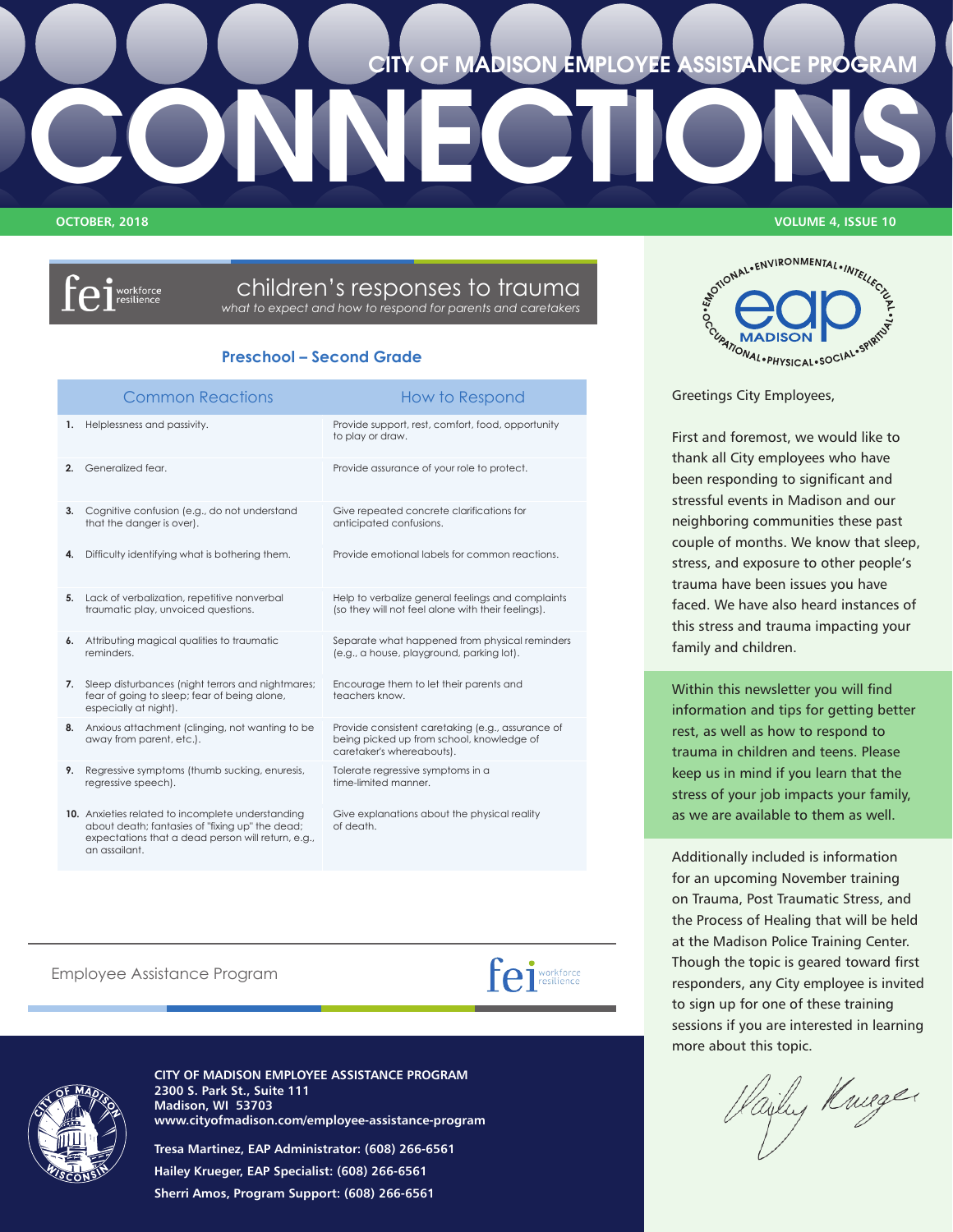

# children's responses to trauma

*what to expect and how to respond for parents and caretakers*

## **Third – Fifth Grade**

| <b>Common Reactions</b>                                                                                           | How to Respond                                                                                                                |
|-------------------------------------------------------------------------------------------------------------------|-------------------------------------------------------------------------------------------------------------------------------|
| 1. Preoccupation with their own actions during the<br>event; issues of responsibility and guilt                   | Help to express their secretive imaginings about<br>the event.                                                                |
| Specific fears, triggered by traumatic reminders<br>2.<br>or by being alone.                                      | Help to identify and articulate traumatic reminders<br>and anxieties; encourage them not to generalize.                       |
| Retelling and replaying of the event<br>3.<br>(traumatic play); cognitive distortions and<br>obsessive detailing. | Permit them to talk and act it out; address<br>distortions, and acknowledge normality of feelings<br>and reactions.           |
| 4. Fear of being overwhelmed by their feelings<br>(of crying, of being angry).                                    | Encourage them to express their fear, anger,<br>sadness, etc., in your supportive presence to prevent<br>feeling overwhelmed. |
| Impaired concentration and learning.<br>5.                                                                        | Encourage them to let their parents and<br>teachers know when thoughts and feelings interfere<br>with learning.               |
| 6. Sleep disturbances (bad dreams, fear of sleeping<br>alone).                                                    | Support them in reporting dreams; provide<br>information about why we have bad dreams.                                        |
| 7. Concerns about their own and others' safety,<br>e.g., worry about siblings.                                    | Help them share worries; reassure with<br>realistic information.                                                              |
| Altered and inconsistent behavior, (e.g., unusually<br>8.<br>aggressive or reckless behavior, inhibitions).       | Help them cope with the challenge to their own<br>impulse control (e.g., acknowledge, "It must be hard<br>to feel so angry"). |
| 9. Somatic complaints.                                                                                            | Help to identify the physical sensations they felt<br>during the event.                                                       |
| 10. Close monitoring of parent's responses and<br>recovery; hesitation to disturb parent with<br>own anxieties.   | Help children verbalize what they are feeling and<br>reassure them of parental protection.                                    |
| 11. Concern for other victims and their families.                                                                 | Encourage constructive activities on behalf of the<br>injured or deceased.                                                    |
| 12. Feeling disturbed, confused and frightened by<br>their grief responses; fear of ghosts.                       | Help them retain positive memories as they work<br>through the more intrusive traumatic memories.                             |

 $f$  $\rho$ i workforce<br>resilience

Employee Assistance Program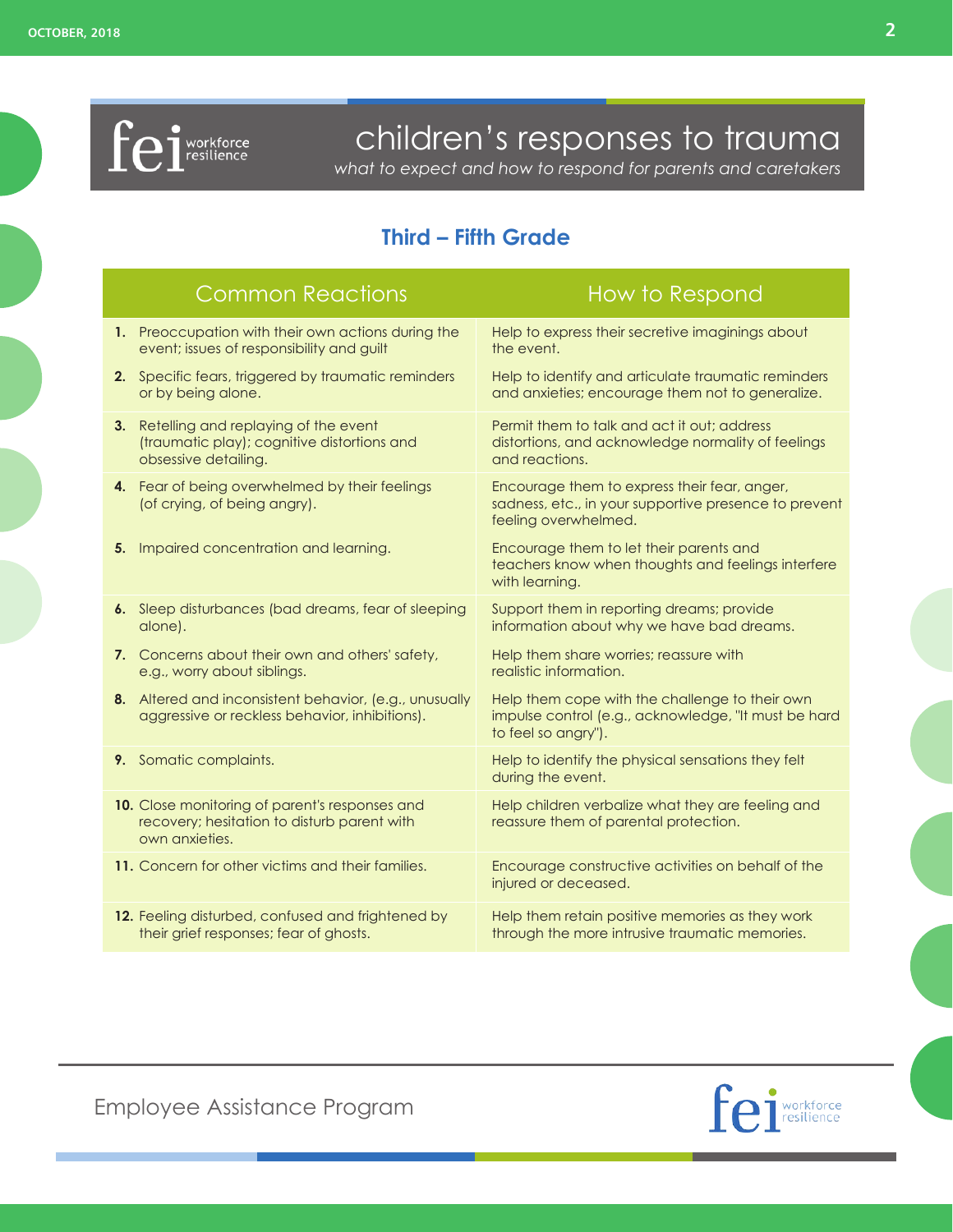

children's responses to trauma

*what to expect and how to respond for parents and caretakers*

## **Adolescents Sixth Grade and Up**

|    | <b>Common Reactions</b>                                                                                                               | How to Respond                                                                                                                                                                           |
|----|---------------------------------------------------------------------------------------------------------------------------------------|------------------------------------------------------------------------------------------------------------------------------------------------------------------------------------------|
|    | 1. Detachment, shame and guilt<br>(similar to an adult response).                                                                     | Encourage discussion of the event, feelings<br>about it, and realistic expectations of what could<br>have been done.                                                                     |
|    | 2. Self-consciousness about their fears, sense of<br>vulnerability, and other emotional responses;<br>fear of being labeled abnormal. | Help them understand the adult nature of these<br>feelings, encourage peer understanding<br>and support.                                                                                 |
|    | 3. Post-traumatic acting out (e.g., drug use,<br>delinquent behavior, sexual acting out).                                             | Help them understand the acting out behavior<br>as an effort to numb their responses or voice their<br>anger over, the event.                                                            |
|    | 4. Life threatening reenactment; self-destructive<br>or accident-prone behavior.                                                      | Address the impulse toward reckless behavior in the<br>acute aftermath; link it to the challenge to impulse<br>control associated with violence.                                         |
| 5. | Abrupt shifts in interpersonal relationships.                                                                                         | Discuss the normal strain on relationships with family<br>and peers following a trauma.                                                                                                  |
|    | 6. Desires and plans to take revenge.                                                                                                 | Elicit their actual plans of revenge; address the<br>realistic consequences of these actions; encourage<br>constructive alternatives that lessen the traumatic<br>sense of helplessness. |
|    | 7. Radical changes in life attitudes, which influence<br>identity formation.                                                          | Link their attitude changes to the impact of the<br>traumatic event.                                                                                                                     |
|    | 8. Premature entrance into adulthood<br>(e.g., leaving school or getting married), or<br>reluctance to leave home.                    | Encourage postponing radical decisions, in order to<br>allow time to grieve and work through their<br>responses to the event.                                                            |

Employee Assistance Program

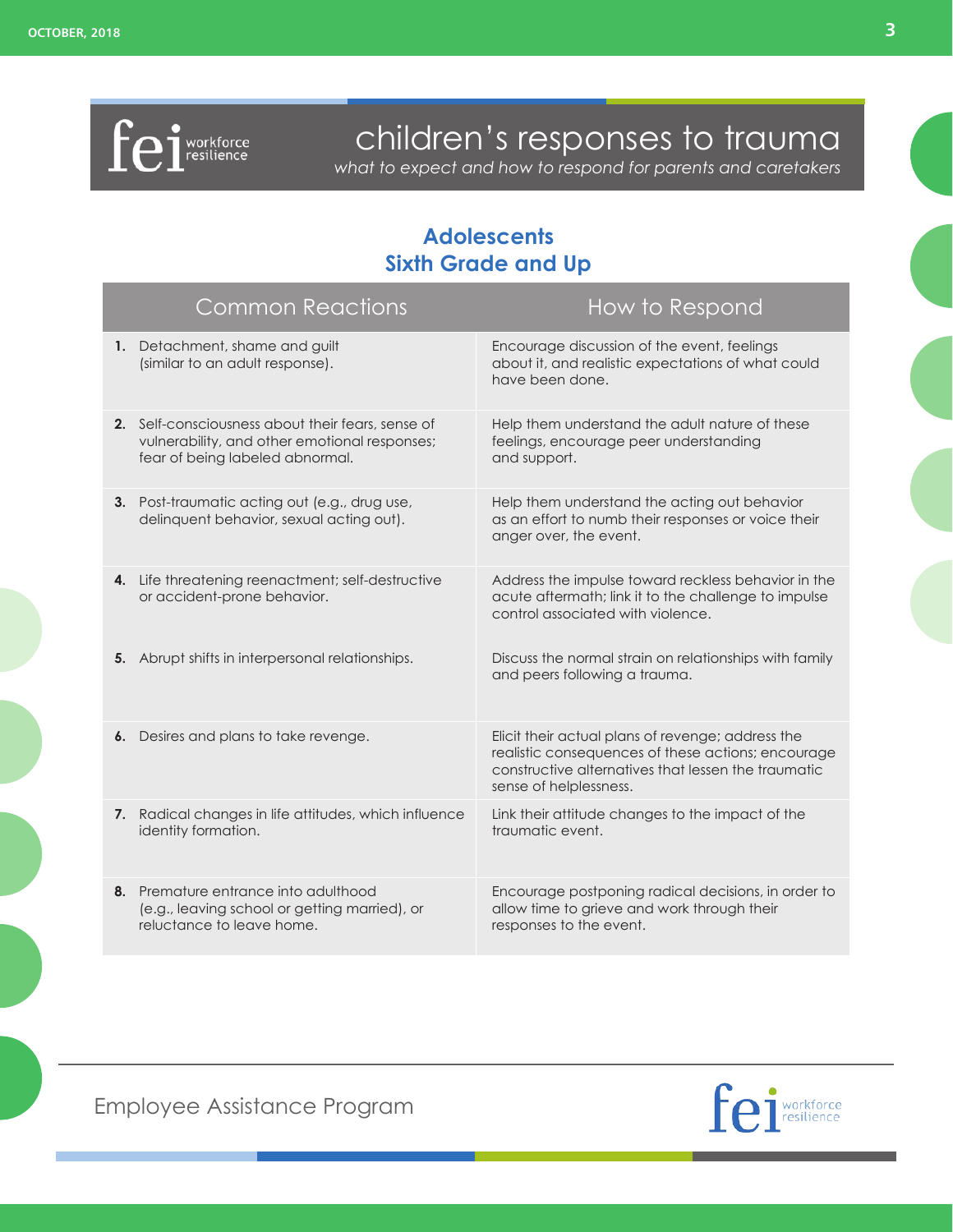## **The 'A' Word**

By Melissa Orlov, **[Psychology Today](https://www.psychologytoday.com/us/blog/may-i-have-your-attention/201607/the-word)** (Used by permission of the author)

Work done by Jerome Schultz, Ph.D. suggests that people who have ADHD (in his case, children) and who don't understand the label ADHD take on the negative stereotypes often associated with the condition rather than see themselves as a greater whole. This isn't a huge surprise. All you have to do is stand around for a while in a school hallway before you hear "Oh, that's so ADD!" It's not a compliment.

Adults with ADHD know this all too well – they've lived it. For years people told them they were inadequate, ought to try harder, never learned, or were stupid (because they didn't test well or had problems with memory). This list goes on and on. Sadly, many of them believed it because they didn't have another explanation. Take "stupid" – a child with ADHD might be exceptionally smart yet test poorly because she reads slowly (a common issue with ADHD) and runs out of time. Or perhaps she did her homework and learned the material but forgot to bring it to school, getting a 0 for her effort. Or was distracted and didn't even know she had homework – even though she was perfectly capable of acing it. Perhaps the ADHD child had a co-existing math learning disability, such as dyscalculia, which kept him from doing more than 5 problems on that 25-problem math quiz in second grade. That brain that can't calculate might be amazing with words or pictures…but this gets lost in our "teach to the test" school environment and the taunts of other school children.

People diagnosed with ADHD as adults are often relieved to hear about their diagnosis. Finally! A reason for all that has happened to them! And, if they do some research and tackle the task of treating the ADHD, their lives most often change for the better\*.

But over time, as relationships develop, if both partners don't really learn about ADHD and how to live with it, ADHD can morph into a curse – "the A word" as one woman told me. Having a label – and particularly the label of ADHD – can translate into "because you have ADHD, our relationship problems are all your fault." The woman with ADHD who normally stays on top of things isn't just deciding that she doesn't feel like doing a chore right then…no, she's not controlling her symptoms well enough and gets corrected by her partner. The man who has ADHD who stays on his computer too long to finish reading an interesting news story has a computer addiction. The man who thrills at arriving at the airport just in the nick of time is judged inconsiderate and to have an issue with time management by his more anxious and less adrenaline-driven partner.

#### **October is ADHD Awareness Month**

**As a researcher and also someone who has been diagnosed with ADHD, Salif Mahamane presents a new way to look at and think about the diagnosis of ADHD in his Ted Talk [entitled "ADHD sucks, but](https://www.youtube.com/watch?v=fWCocjh5aK0)  not really."** *(Click to view.)*



One frustrated ADHD man told me "I think of this as 'the leeway conundrum.' My wife, who does not have ADHD, can change her mind and everything is okay. I, on the other hand, must never change my mind because if I do, it means I'm ADHD unreliable."

This is part of the parent/child dynamic that is so destructive in ADHD-impacted relationships. The ADHD partner, in the child-like role, has little autonomy and is critiqued on an ongoing basis by non-ADHD and other ADHD partners who believe their way – sanctioned by the neuro-typical world – is better. Sometimes they have a point…but not as often as they think. And ADHD isn't always the reason for differences of opinion, either. As a non-ADHD partner I may prefer getting to the airport early so that I don't feel stress. But as long as my ADHD partner makes it on time, is my way really more successful (better) than his? Objectively, no. We do things differently. Viva la difference!

I'm not one who thinks that ADHD is a gift. I've seen it play a role in the suffering of too many couples. Research backs me up. Having ADHD can wreak havoc with your life. But – and this is a big but – it's not all about ADHD either. Using the label of ADHD without empathy or compassion is simply cruel. The dysfunction in the couples I work with comes from their interactions and attitudes about ADHD as much as from the ADHD symptoms themselves. Using ADHD as a criticism – as 'the A word' if you will – is one of the bigger problems. It signals disrespect, and a willingness to label another in a way that allows the other partner to ignore his or her own role in their joint problems, leading to muchless-than-optimal healing.

Non ADHD partners, teachers, parents and anyone who loves someone with ADHD would be well-served to think about the undertones so many read into the label of ADHD and to remember it's not just about ADHD. A person with ADHD is much more than his or her ADHD symptoms and deserves autonomy and respect for his or her different way of being.

*\*Research done by Dr. Russ Barkley and Dr. Kevin Murphy suggests that the majority of adults with ADHD who use medications see significant improvements in symptom management. See Barkley's book, Taking Charge of Adult ADHD, for more information.*

For more information about how adult ADHD impacts relationships, or to ask Melissa Orlov your questions, visit **[www.ADHDmarriage.com.](http://www.ADHDmarriage.com)**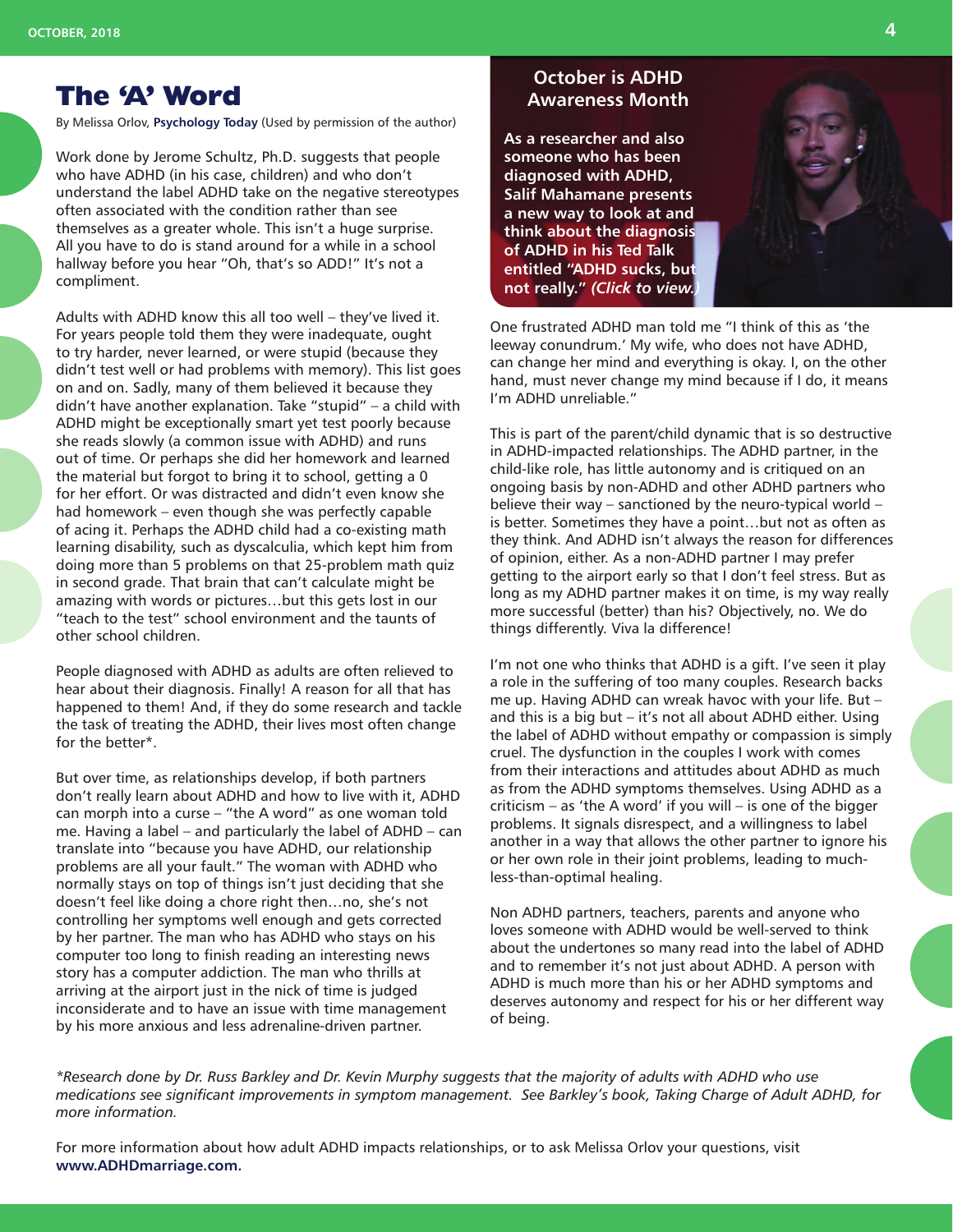## **Are you getting enough sleep?**

by **[National Safety Council](https://www.safetyandhealthmagazine.com/articles/17154-are-you-getting-enough-sleep)** (Used by permission)

Although it's recommended that adults get seven to nine hours of sleep a night, NIOSH notes that multiple factors may contribute to workers being sleep-deprived. These include shift work, work hours, job stress and physically demanding work.

"Additionally, societal factors such as round-the-clock access to technology and the pressure to work harder has increased work hours, and thus also led to an increase of short sleep among U.S. adults," NIOSH states.

So what can workers do to get better sleep?

#### **Six tips for better rest**

Although you may not be able to control all of the factors that hinder a good night's sleep, the Mayo Clinic recommends adopting certain habits that may help you get better rest:

- **1. Follow a sleep schedule.** Do your best to go to bed at the same time – including on weekends. Being consistent will help reinforce your sleepwake cycle. If you can't fall asleep after about 20 minutes, do something relaxing until you feel tired.
- **2. Be mindful of what you eat and drink.** Don't go to bed when you feel hungry or overly full. Avoid nicotine, caffeine and alcohol before bed.
- **3. Create a tranquil sleep environment.** Keep your bedroom cool, dark and quiet. Avoid looking at lightemitting screens before bed, and consider using roomdarkening shades, earplugs or a white noise machine to help you sleep.
- **4. Reconsider naps.** Taking long naps during daylight hours can limit nighttime sleep, so if you must nap, limit it to 30 minutes or less. (However, if you work a night shift, you might need to take a nap before work to help make up for lost sleep.)
- **5. Stay active.** Regular exercise can help promote better sleep, and spending time outside may be helpful, as well.
- **6. Try not to stress.** If worries are keeping you awake, write them down and set them aside for the next day.

# The Importance of Sound Sleep

Feeling tired? According to the Centers for Disease Control and Prevention, a third of American adults report getting less than the recommended amount of sleep. While many suffer from sleep disorders that keep them from getting enough sleep, others just can't find the time. Balancing the needs of health, family and career can be a real challenge that sometimes leads us to cheat ourselves of the sleep we need.

From creating "no work" embargos at the end of the night to putting mobile devices away before bed, there are many options to ensure sleep takes some priority in your life. Need additional guidance, or worried about the effects of sleeplessness on your work and life? Reach out to your EAP.

## WEBINAR 10.17.2018 12:00pm ET **[REGISTER](https://cc.callinfo.com/registration/#/?meeting=1l984xsglq1xb&campaign=1qjmdfvcdso5q)**

**Night Owls and Morning Larks:** *Understanding Circadian Rhythm Disorders* Circadian rhythms play a significant role in our overall health and sleeping habits. This presentation provides information on the circadian system while discussing the various circadian rhythm disorders and their treatment.

**Catherine C. Loomis, Ph.D., C.B.S.M.** Restorative Sleep, LLC



**City of Madison** 1-800-236-7905 or 414-256-4800 www.feieap.com username: madison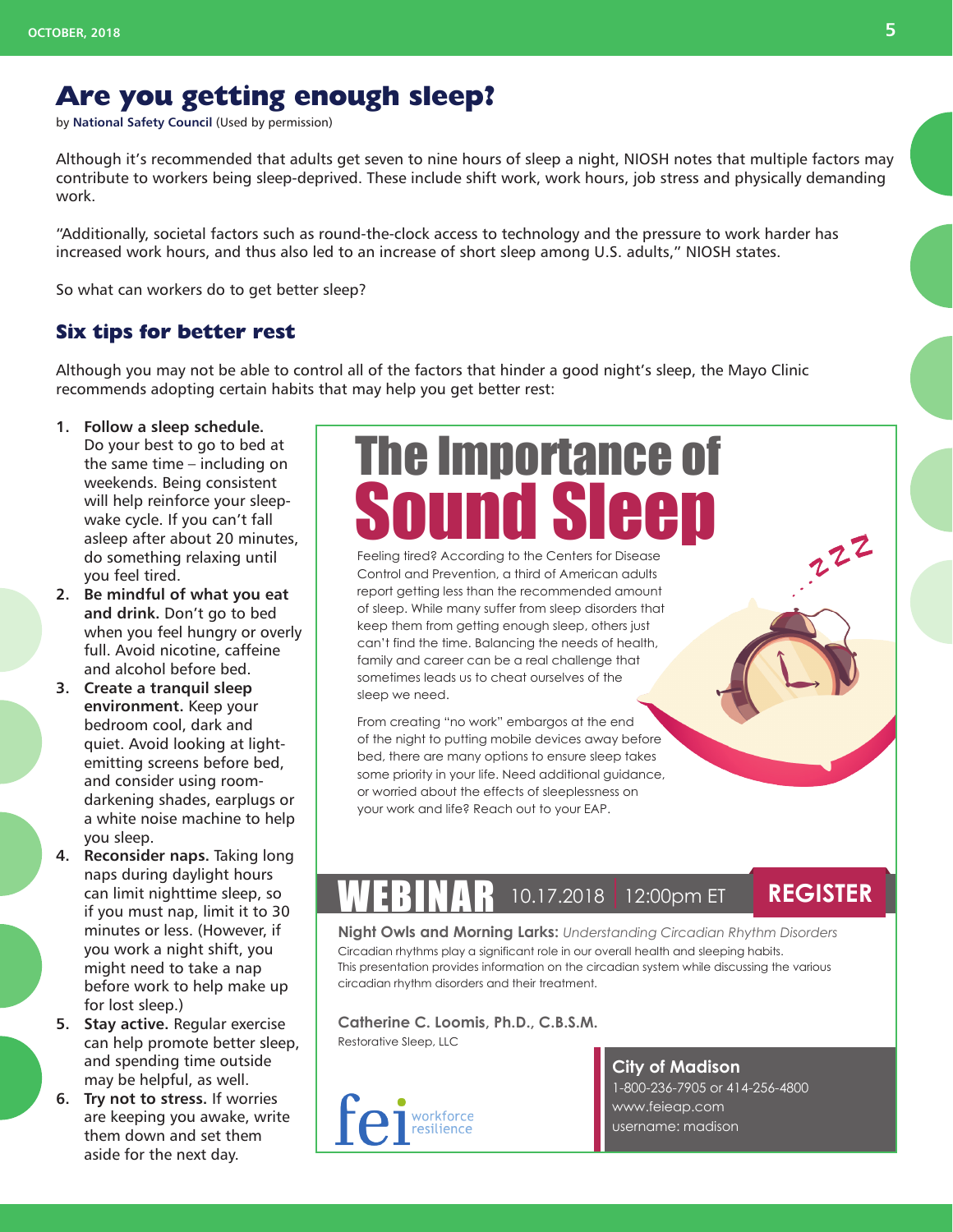**DE-ESCALATION TIP 3** 

83 Cpi

## **De-Escalation Tip of the Day: Use Nonthreatening Nonverbals**

#### By Emily Eilers, **[Crisis Prevention Institute](https://www.crisisprevention.com/)**

"Studies indicate that more than 90 percent of human communication is nonverbal," former federal prosecutor Allison Leotta wrote in the December 2016 issue of the American Bar Association Journal. In her article on the importance of nonverbal communication, she considered, "Of course, we hope that trials aren't battles of personalities. We hope that jurors will listen to the merits of the case, examining the facts, evidence and expert testimony without bias. But inevitably, jurors will filter your facts through the emotions that you sparked in them." Your nonverbals—tone, body language, and facial expressions—have a profound impact on the people who are taking in your words because they infuse language with context.

Ms. Leotta's article is full of excellent tips about body language that anybody can use—not just a federal prosecutor—but I was particularly struck by her tip for how to consistently take a nonverbal approach that is resonant, authentic, and nonthreatening. "Eventually, I found my sweet spot, talking to jurors as I would to my mother-in-law: a smart, empathetic woman I loved and admired and who brought out the best side of me."

That certainly wasn't the tip I was expecting when I started reading the article! Maybe I've watched too many Law & Order reruns, but I suppose I had assumed that an effective prosecutor had to be tough to be successful. But when she engaged with a jury, she didn't gear her language toward a combative opponent. She didn't adopt the tone of an authoritarian. She didn't take on a defensive posture. Her most effective comportment as a litigator was achieved by using the same genuine and heartfelt conduct she used in her personal life—imagining that she was speaking not to a panel of relative strangers, but to a beloved family member who inspired her to be her best and kindest self.

The more a person escalates into distress, the less they can process your choice of words. So how you speak becomes far more important than what you say. When we speak to somebody we care about and respect, our tone and body language become relaxed, receptive, and nonthreatening. There is a special degree of patience and attention we show to those people. And those same qualities are exactly what a person in crisis needs to see so that they can safely de-escalate.

That's why one of CPI's top 10 de-escalation tips is: Use nonthreatening nonverbals.

What you do influences the reaction of a person in crisis far more than what you say. Keeping your nonverbals as neutral as possible begins to defuse the situation at a subconscious level by making the situation feel less combative. The trick, of course, is being mindful in those moments of adjusting your nonverbal messaging, consciously taking a nonthreatening physical posture, and controlling your tone. Training can help you and your staff engage with a compassionate voice and see beyond the challenging behavior so that you can connect to the person in crisis. Picturing that you're talking to somebody who inspires your most compassionate and thoughtful behavior is a fantastic holistic approach to your nonverbal behavior—not just for a crisis, but for our interactions in everyday life as well.



#### **CPI's De-Escalation Techniques**

*Due to the variety and nature of the work that many City employees do, there are times when employees may find themselves in an uncomfortable situation with a member of the public, or perhaps even another employee, who may be struggling with their mental health, has a cognitive or intellectual status different from our own, sees reality differently than we do, has a medical condition or medication imbalance, or has found themselves in an uncomfortable situation and is expressing themselves very inappropriately or perhaps even aggressively in the workplace. While we recommend calling 911 if anyone feels immediately threatened or unsafe for themselves or someone else due to the words or actions of another person in their work environment, sometimes situations do not rise to the level of contacting law enforcement, or you may find yourself in a situation where you feel uncomfortable or threatened but are unable to distance yourself from the individual making you uncomfortable, confused, afraid, or angry. Crisis Prevention Institute (CPI) is a widely utilized and useful resource that teaches employees and organizations how to de-escalate disruptive and assaultive behavior in safe, non-violent, and respectful way, and they have developed a list of Top Ten De-Escalation Tips which the EAP will be providing to you in this and upcoming newsletter articles. If you have more questions on de-escalation in the workplace, you can confidentially contact the EAP at 266-6561 or you can view upcoming trainings offered by Human Resources on their* **[training](http://www.cityofmadison.com/human-resources/professional-development/courses)  [website.](http://www.cityofmadison.com/human-resources/professional-development/courses)**